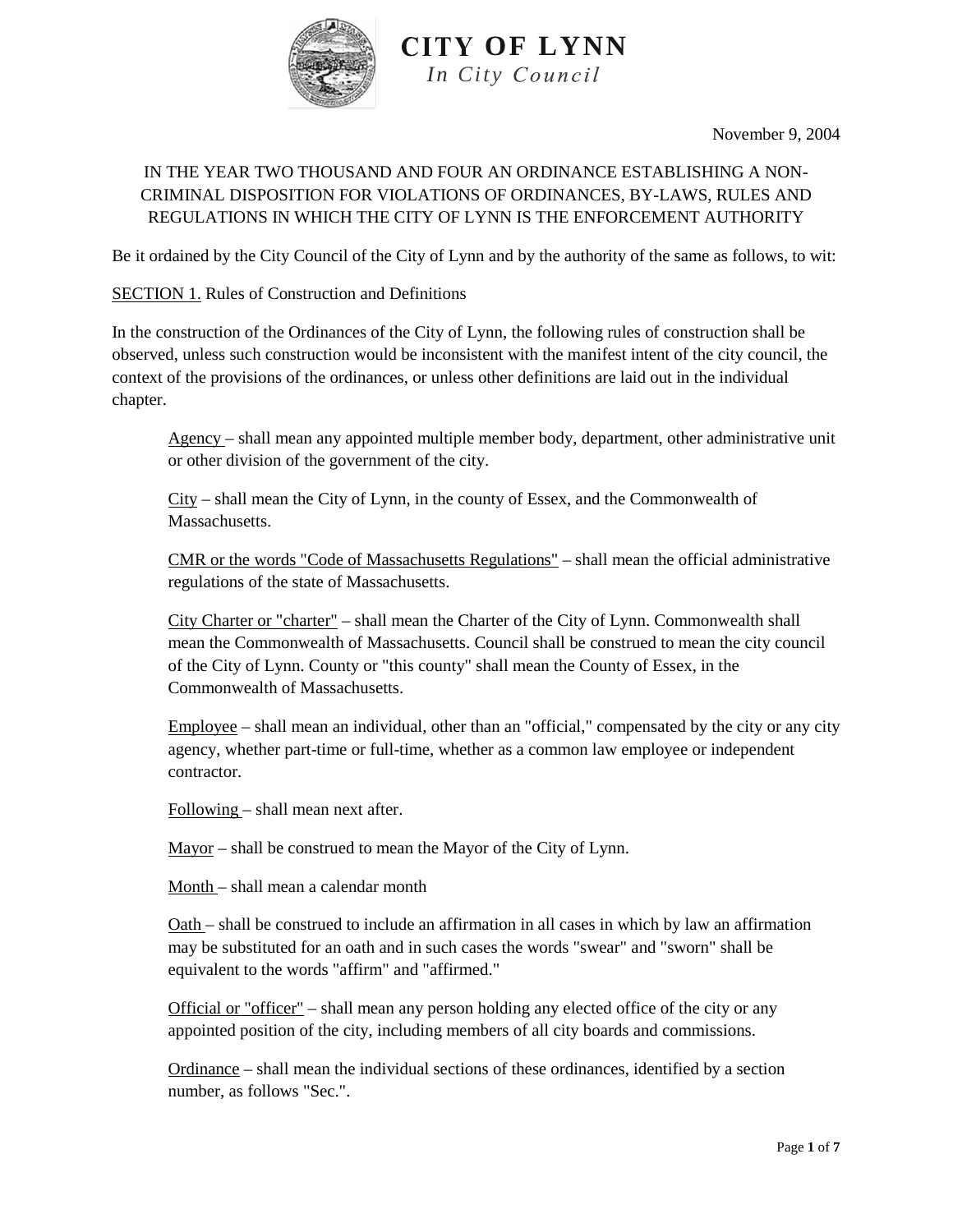

Ordinances – shall mean "The Ordinances of the City of Lynn" as most recently amended, and shall refer to those who vote or orders of the city council designed for the permanent regulation of any matter within the jurisdiction of the city council as laid down in the city charter.

Owner – shall be construed to mean and include every person who alone or severally with others (a) has legal title to any building or land; or (b) has care, charge, or control of any building or land in any capacity, including but not limited to, agent, executrix, administrator, administratrix, trustee, or guardian of the estate of the holder of the legal title, or (c) is a lessee under a written letting agreement; or (d) mortgagee in possession; or (e) is a agent, trustee, or other person appointed by the courts.

Person – shall extend and be applied to associations, businesses, corporations, firms, partnerships, committees, unions, and bodies politic and corporate, as well as to individuals.

Personal Property – shall be construed to mean and include every species of property, except real property as defined in this chapter.

Preceding – shall mean next before.

Real Property – shall be construed to mean and include land, together with all things attached to the land so as to become a part thereof.

Regulation or "regulations" – shall mean the rule, or rules of any officer, board of commission, excluding the city council, which is or are designed for the permanent regulation of any matter within the jurisdiction of the said board, commission, or officer as laid down by the city charter, or these ordinances.

Statute reference whenever reference is made to G.L. or to Mass. Gen – shall mean the Massachusetts General Laws, as most recently amended.

Street or "way" or "highway" – shall include streets, highways, avenues, roads, alleys, sidewalks, lanes, viaducts and all other public ways in the street, including any bridge which is part thereof, all of which shall have been decreed, dedicated, or accepted by the city.

Tenant or "occupant" – when applied to a building or land, shall include any person holding a written or oral lease or who occupies the whole or a part of such building or land, either alone or with others

Written or "in writing" – shall be construed to include any representation of words, letters, or figures, whether by printing or otherwise.

The word "year" – shall be construed to mean a calendar year.

### SECTION 2. Rules of Construction

In the construction of this Ordinance and of all ordinances, the following rules of construction shall be observed, unless inconsistent with the manifest intent of the council or the context of the ordinance clearly requires otherwise: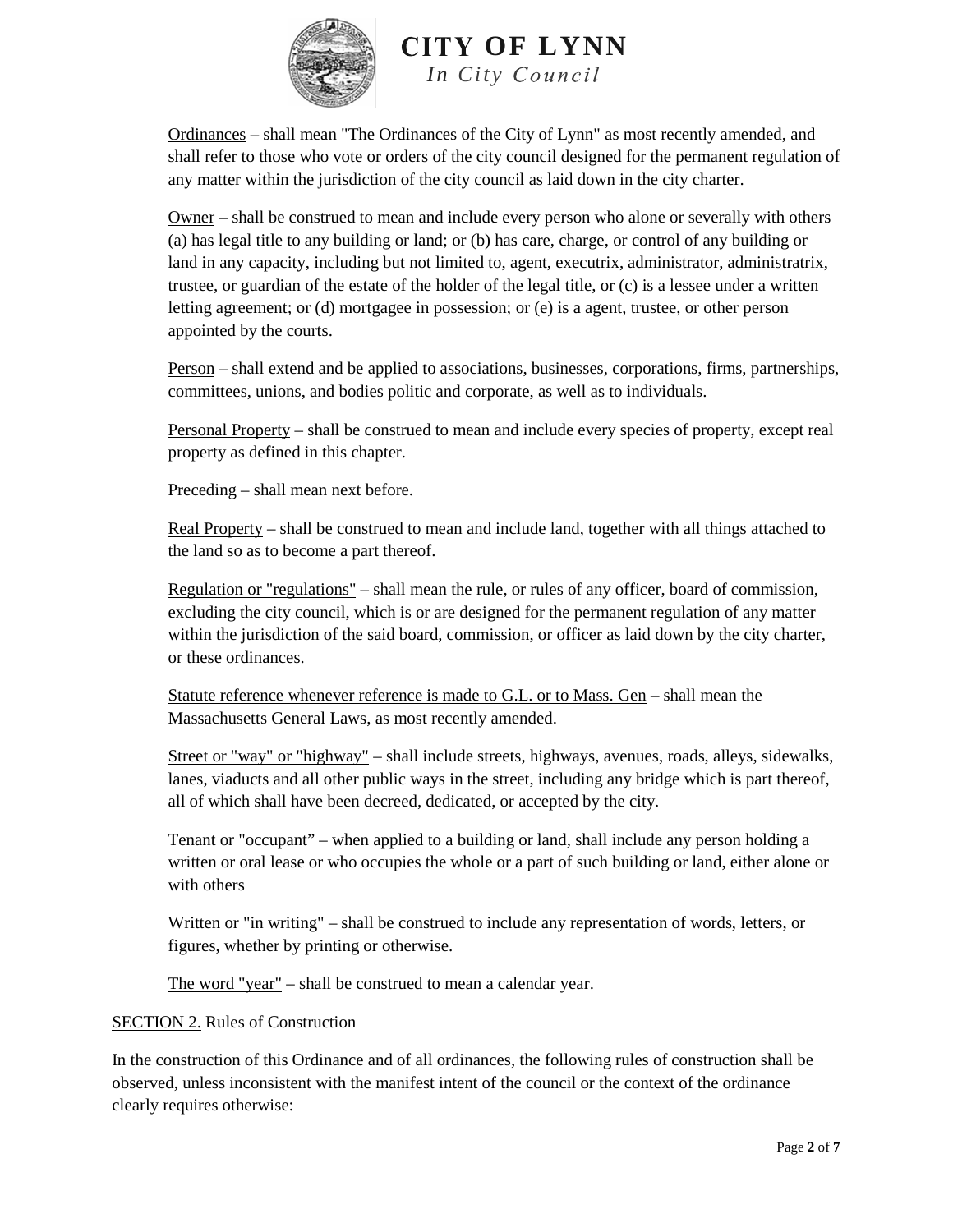

- a. Computation of time. The time within which an act is to be done shall be computed by excluding the first and including the last calendar day, and if the last day is a Sunday or a legal holiday, that day shall not be counted in the computation.
- b. Conflicting provisions. If any provisions of this Ordinance conflict with one another, accepted rules of statutory construction shall be applied to resolve the conflict.
- c. Definitions. Unless expressly otherwise provided, definitions given within a chapter, article, or section shall apply only to words or phrases used in that chapter, article, or section.
- d. Delegation of authority. Whenever a provision of these ordinances appears requiring the head of a department or some other officer of the city to do some act or perform some duty, or granting some right to such official, it shall be construed to authorize such department head or officer to designate, delegate, and authorize subordinates to do the required act or perform the required duty, or it shall grant to them such right, unless the terms of the provisions designate otherwise.
- e. Gender. A word importing only the male gender shall extend and be construed as to apply to the female gender and to firms, partnerships, and corporations, as well as to males. A word importing the female gender only shall extend and be construed as to apply to the male gender and to firms, partnerships, and corporations; as well as to females,
- f. Joint authority. Words purporting to grant joint authority to three (3) or more officers or other persons shall be construed as giving such authority to a majority of such officers or persons.
- g. Number. A word importing the singular number only may extend and be applied to several persons or things as well as to one person or thing.
- h. Tense. Words used in the past or present tense shall include the future, as well as the past and present, unless the context clearly indicates otherwise.
- i. Time. Words stating a time or hour of a day shall mean the official time of the city.
- j. All chapters and ordinances shall, unless expressly otherwise provided, be interpreted according to the terms and conditions provided in this chapter. (Amended 3-10-97).

### SECTION 3. Severability

It is hereby declared that the sections, paragraphs, sentences, clauses, and t phrases of this Ordinance are severable; and if any phrase, clause, sentence, paragraph, or section of this Ordinance shall be declared unconstitutional, invalid, or inoperative by the valid judgment or decree of any court of competent jurisdiction, such unconstitutionality shall not affect any of the remaining phrases, clauses, sentences, paragraphs, and sections of these ordinances.

### SECTION 4. Catch–Lines of Sections

The catch-lines of the several sections of these ordinances printed in boldface type are intended as mere catchwords to indicate the contents of the sections, and shall not be deemed to be taken to be titles of such sections nor any part thereof.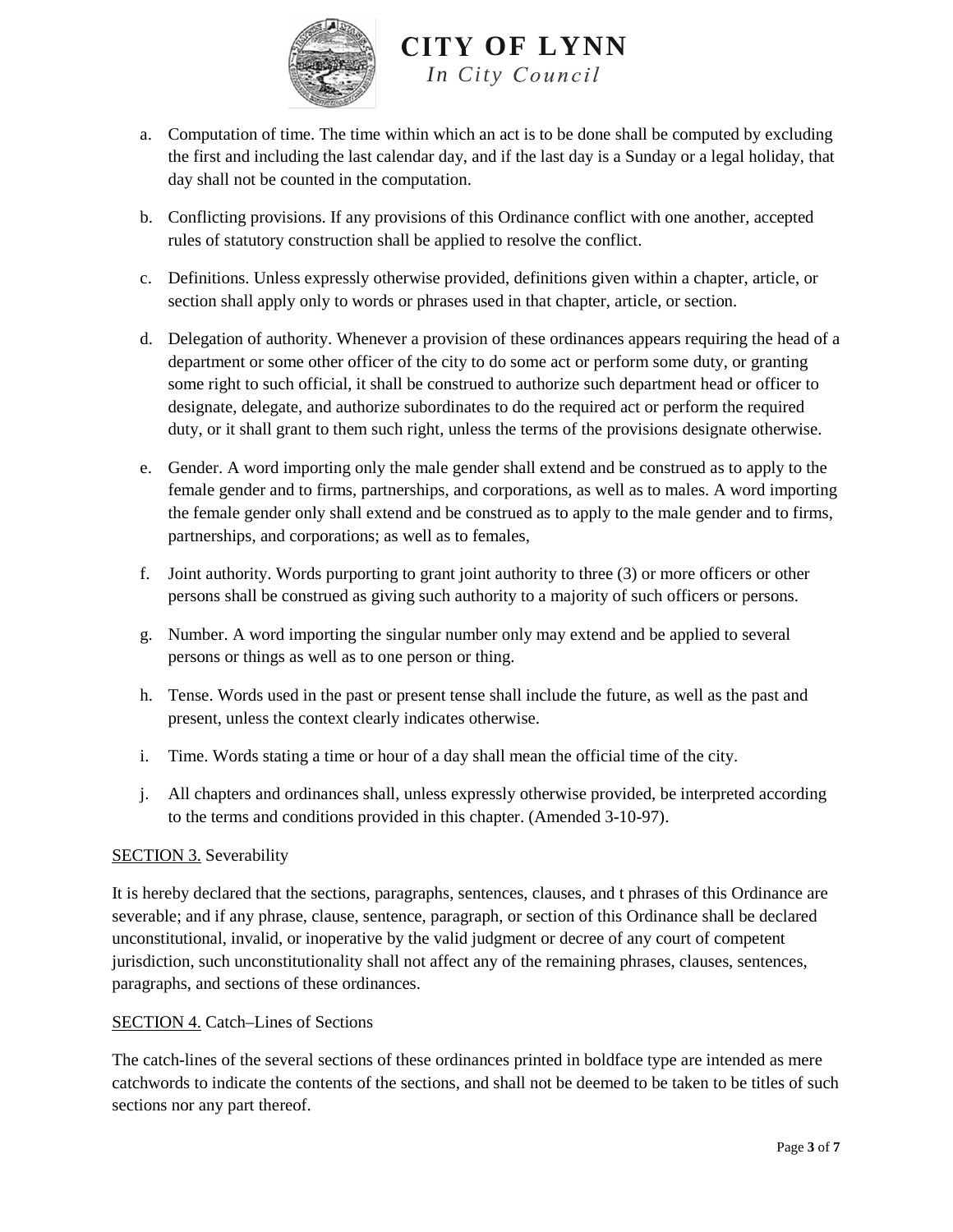

### SECTION 5. Recodification and Review

Pursuant to section 9-9 of the Charter of the City of Lynn for the year following the initial review of the city charter, under section 9-8 of the Charter, and at five year intervals thereafter, the city council shall cause to be prepared a proposal recodification of all city ordinances, and any revisions thereto deemed appropriate or necessary. The city council shall adopt the proposed revision or recodification with or without amendment prior to the expiration of the calendar year in which such recodification and revisions are submitted to the council. Such revisions or recodification shall be prepared under the supervision of the city solicitor, or if the city council so directs, by special council retained for such purposes.

### SECTION 6. General Penalty Criminal and Non – Criminal Disposition

- a. Any person who violates a provision of these ordinances or of any ordinance of the city, whether included in these ordinances or any hereafter enacted, whereby any act or thing is enjoined, or prohibited or required, shall unless other provision is expressly made, be liable for a penalty as set forth in subsection (c) herein for each offense; provided, however, that whenever a higher penalty is permitted under the General Laws of Massachusetts, such higher penalty shall be the maximum penalty for each offense; and provided- further, that this section shall not preclude the city from proceedings to restrain the violation of any provision of these ordinances by injunction where such proceeding is more apt. In all instances, except as otherwise provided, each day a violation continues shall constitute a separate offense.
- b. Whoever violates any provision of these ordinances, the violation of which is subject to a specific penalty, may also be penalized by a non-criminal disposition as provided in the General Laws, chapter 40, 2ID. The non-criminal method of disposition may also be used for violations of any rule or regulation of any municipal officer, board or department, which is subject to a specific penalty.

In the absence of a specific schedule of penalties, as provided for in subsection (c), all ordinances whether included in these Ordinances or any hereafter enacted, may be enforced by police officers through noncriminal disposition as deemed appropriate according to the following schedule: General Schedule of Non-criminal Fines

First Offense: \$50.00 Second Offense: \$150.00 Third Offense: \$300.00

c. Notwithstanding the provisions of the section (a) or (b) of this section 1-7, it is the intention of this subsection that the following ordinances, and regulations are to be included within the scope of the non-criminal disposition for violation of ordinances according to Chapter 40, section 21D of the General Laws. The specific penalties, as listed herein, shall apply in such cases. The following municipal personnel shall be enforcing persons for the purposes of this subsection. Enforcing persons may, in their sole discretion, issue a written warning, in lieu of a fine, for first time violations.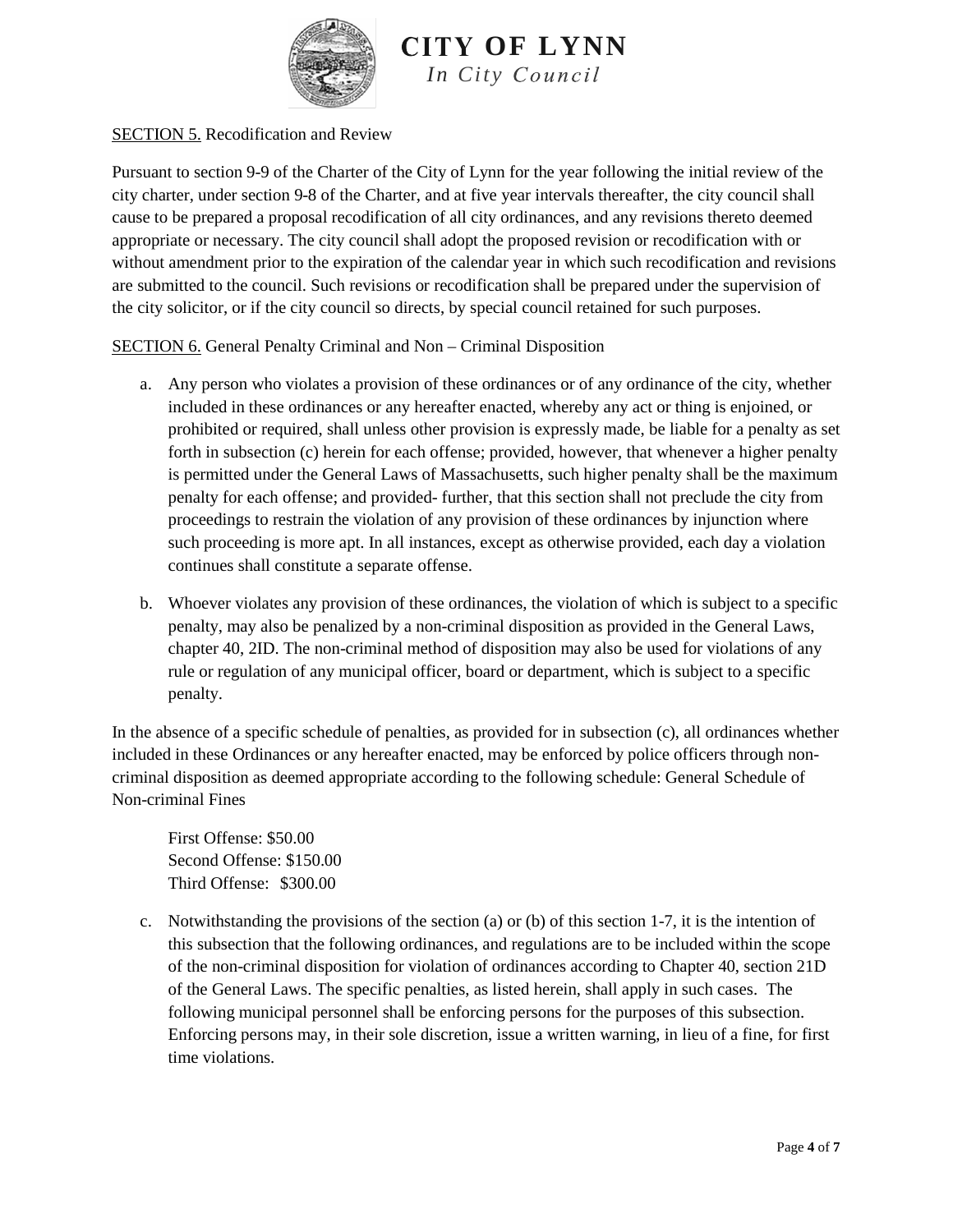

# **CITY OF LYNN**

*In City* 

| <b>Ordinance</b>                                                | <b>Fine</b>       | <b>Enforcing Personnel</b>                                                   |
|-----------------------------------------------------------------|-------------------|------------------------------------------------------------------------------|
| Animal Control                                                  | \$25              | Animal Control Officer, Police<br><b>Officers</b>                            |
| Building Code 780 CMR                                           | \$50              | <b>Building Inspectors</b>                                                   |
| Cemetery Rules & Regulations City of Lynn                       | \$50              | <b>Public Works</b>                                                          |
| Electrical Permits Inspectors, 527CMR12                         | \$50              | Electrical                                                                   |
| Graffiti City of Lynn                                           | \$50              | <b>Fire Prevention</b>                                                       |
| Litter Ordinance City of Lynn                                   | \$50              | Police Officers, Health Inspectors,<br>Building Inspectors, Parking Officers |
| Lynn Woods Rules & Regulations City of<br>Lynn                  | \$50              | Public Works, Police Officers                                                |
| Noise Ordinance City of Lynn                                    | \$50              | Police Officers, Animal Control,<br><b>Building Inspectors</b>               |
| Occupancy Permit City of Lynn                                   | \$100             | <b>Health Inspectors</b>                                                     |
| Park Rules & Regulations City of Lynn                           | \$50              | Police Officers                                                              |
| Refuse Container City of Lynn                                   | \$100             | Police Officers, Health Inspectors,<br><b>Building Inspectors</b>            |
| Removal of Snow & Ice City of Lynn                              | \$25              | Health Inspectors, Building<br>Inspectors, Public Works                      |
| Repairing Motor Vehicles on Public Way City<br>of Lynn          | \$50              | <b>Building Inspectors</b>                                                   |
| Sanitation Ordinance City of Lynn                               | \$100             | Health Inspectors, Building<br>Inspectors, Public Works                      |
| <b>Anti-Smoking Regulations</b>                                 | \$100 1st Offense | Board of Health                                                              |
|                                                                 | \$200 2nd Offense | <b>Police Officers</b>                                                       |
|                                                                 | \$300 3rd Offense |                                                                              |
| Spray Booth Ordinance<br>City of Lynn                           | \$100             | <b>Fire Prevention</b>                                                       |
| Storing of Motor Vehicles - in Residential<br>Area City of Lynn | \$50              | Police Officers, Building Inspectors,<br>Health Inspectors, Parking Officers |
| <b>Weeds and Plants a Nuisance</b>                              | \$50              | Building Inspectors, Health<br>Inspectors, LHA Inspectors                    |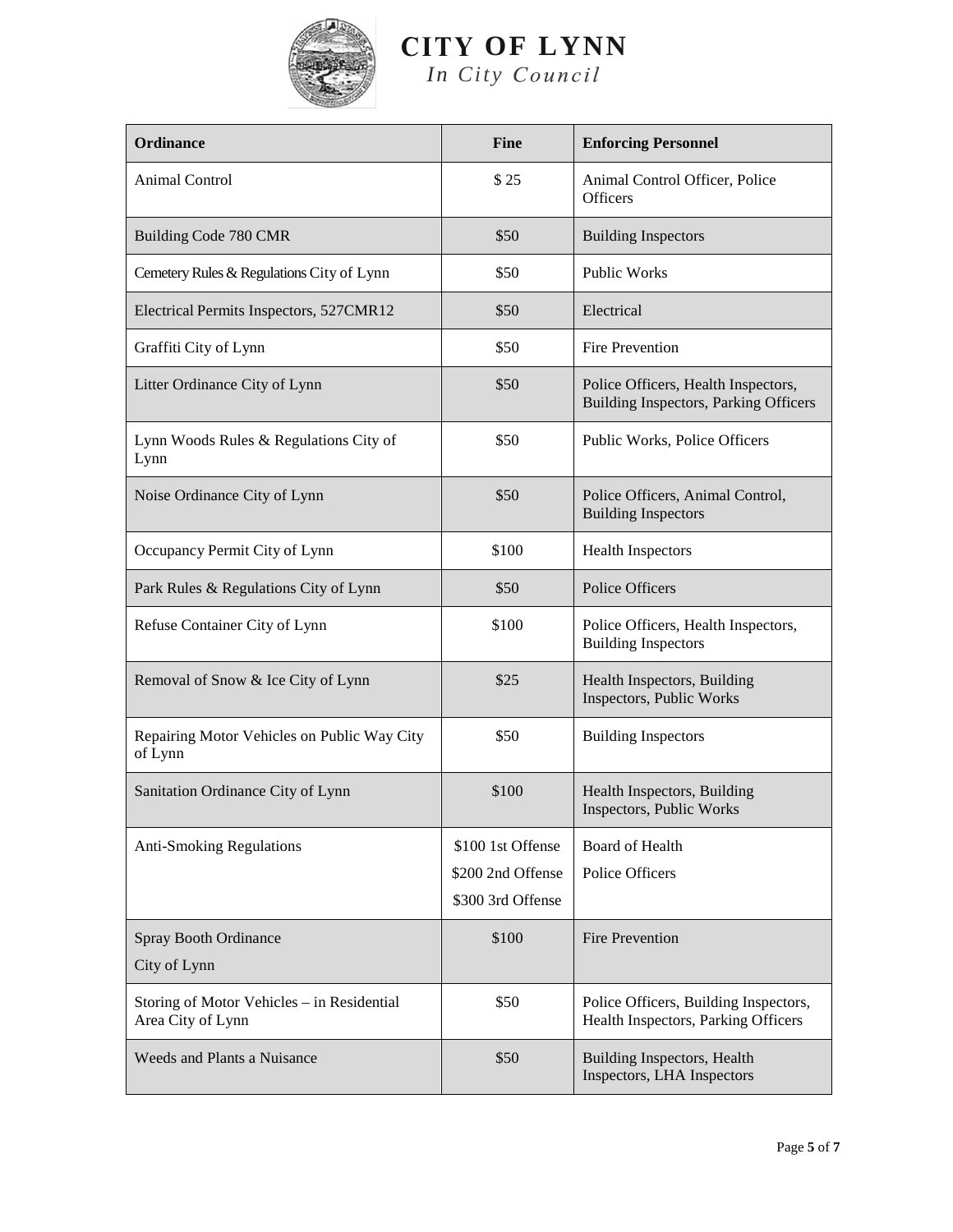

## **CITY OF LYNN**

*In City* 

| Street Number City of Lynn                      | \$50            | Fire Prevention, Building Inspectors,<br>Health Inspectors, Police Officers |
|-------------------------------------------------|-----------------|-----------------------------------------------------------------------------|
| Street Opening Ordinance City of Lynn           | \$50            | <b>Public Works Personnel Police</b><br><b>Officers</b>                     |
| Ward Ordinance City of Lynn                     | \$50            | Health Inspectors, Building Inspectors<br><b>Police Officers</b>            |
| Zoning Ordinance City of Lynn                   | \$100           | Building Inspectors, Health Inspectors                                      |
| <b>105 CMR</b>                                  | \$50            | Health Inspectors, Building Inspectors                                      |
| $105$ CMR590 – Chapter 2                        | \$50            | Food Inspectors                                                             |
| <b>527 CMR</b>                                  | \$100           | <b>Fire Prevention</b>                                                      |
| 310 CMR                                         | \$100           | <b>Fire Prevention</b>                                                      |
| <b>502 CMR</b>                                  | \$100           | <b>Fire Prevention</b>                                                      |
| MGL Chapter 148                                 | \$100           | <b>Fire Prevention</b>                                                      |
| MGL Chapter 21E                                 | \$100           | <b>Fire Prevention</b>                                                      |
| MGL Chapter 110 – Section 5                     | \$300 per month | <b>Building Inspectors Health Inspectors</b><br><b>City Clerk</b>           |
| MGL Chapter 141                                 | \$100           | <b>Fire Prevention</b>                                                      |
| MGL Chapter 142                                 | \$100           | <b>Fire Prevention</b>                                                      |
| <b>MGL Chapter</b><br>$146 -$ Section $81 - 89$ | \$100           | <b>Fire Prevention</b>                                                      |
| MGL Chapter 269 - Section 13                    | \$100           | <b>Fire Prevention</b>                                                      |

Most Common Violations: —CMR: Unsafe & Unsanitized Conditions

- Repair of Vehicle in Public Way
- Dumpster Overflowing
- Unsafe Structure
- Storage of Unregistered Vehicles-Residential
- Working without a Permit